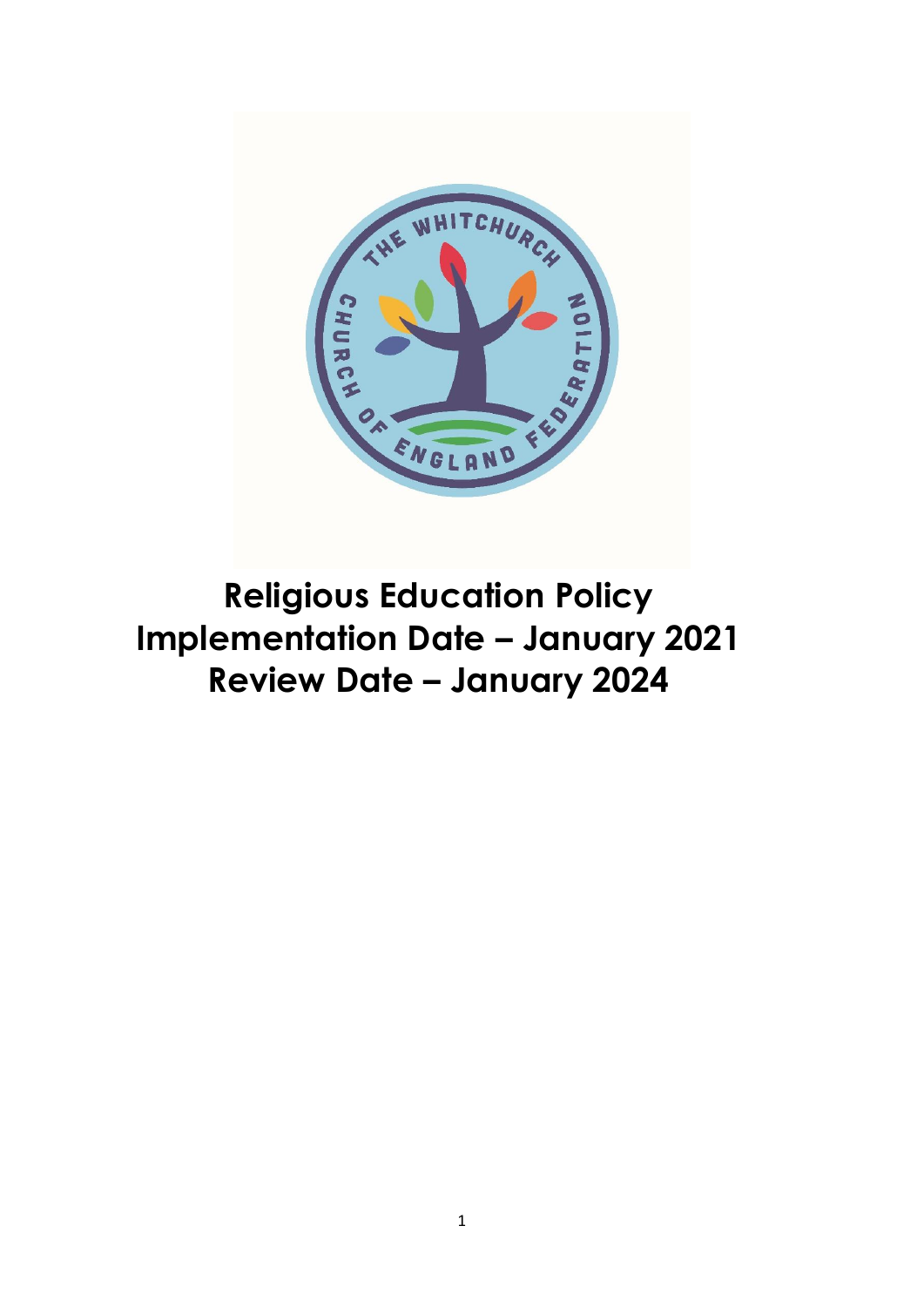## **Federation Mission Statement:**

To create a welcoming and inclusive environment in which all children will flourish. Every child is encouraged to care for, respect and appreciate the ultimate worth of others, developing positive relationships as they take their first steps towards becoming responsible, thoughtful and confident adults of the future, making successful contributions to their local and the global community.

## **Federation Values:**

As federated Church of England Academies, we believe it is important to develop Christian values by which to live well together and which help to develop a moral and spiritual awareness.

Our core Christian value is Love. Across our Federation everyone is encouraged to love and respect themselves, others, God and his world. The Bible tells us that, "God is love. Whoever lives in love lives in God, and God in them." (1 John 4:16).

The value of 'Love' underpins everything we do in our Federation. We believe that through a focus on Love, by working together as part of a strong and supportive family, we can all achieve more – "Love your neighbour as yourself." Matthew 22:38

Each Academy has identified several other Christian values to explore in more detail, through acts of worship and our curriculum.

The gifts of 'Respect, Kindness, Honesty, Trust and Peace' are the values we hope and aspire that our children will foster during their time at our Infant Academy.

As our children continue their learning journey through our Junior Academy, we focus on the additional values of 'Courage, Responsibility, Creativity, Perseverance and Compassion'.

## **Federation Aims:**

- Offer a safe and secure environment where all children are encouraged to be positive about their learning, aspire to realise their full ability and take pride in their achievements.
- Nurture, in all children, a respect for the spiritual, moral and cultural values of races, religions and ways of life different to their own, celebrating difference and diversity.
- Enable children to participate in daily acts of Collective Worship which are central to our Church Federation community, contributing towards the spiritual development of both children and adults.
- Provide high quality religious education that supports children to develop their religious literacy.
- Promote and provide inclusive "can do" practice which emphasises hope, security, stability and success for all our children.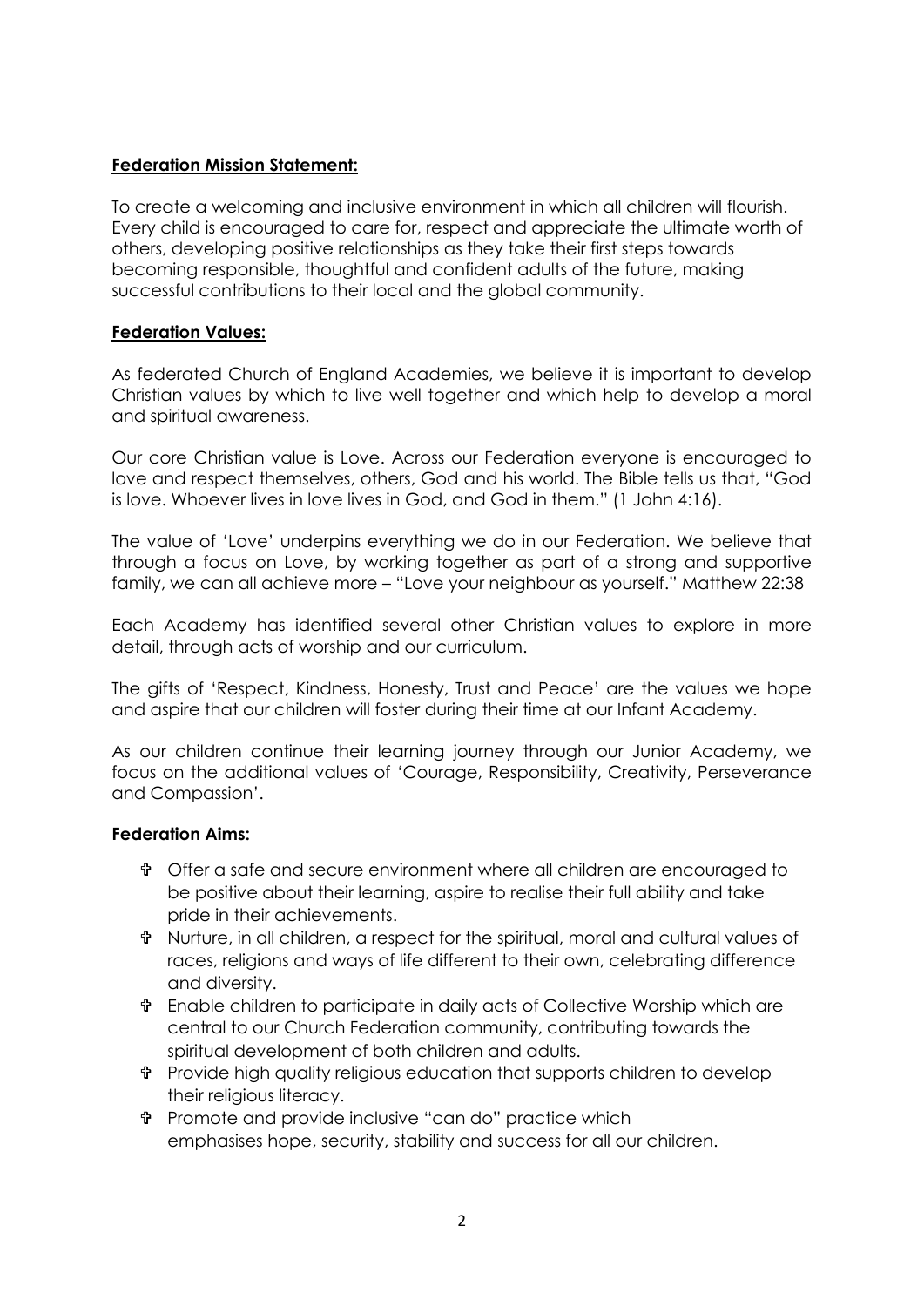- Help children develop lively, enquiring minds by providing a stimulating, creative and challenging curriculum in which learning is enjoyable and fun.
- Motivate and engage children through inspirational teaching which provides the children with the skills, knowledge, confidence and self-esteem that will enable them to become enthusiastic lifelong learners.
- Encourage children to care for themselves, respect each other, value their school and the community and environment in which they live.
- Value and encourage the active involvement of parents, carers and the community in supporting the education and well-being of our children.
- Continuously strive to improve as a learning community respecting the ideas and contributions of all.

## **RE vision statement**

As a Church of England Federation, our fundamental aim is to prepare our pupils for the opportunities, responsibilities and experiences of life in modern diverse Britain. Whilst the study of Christianity lies at the heart of our RE curriculum, pupils are also taught about other faiths, traditions and beliefs so that they learn to appreciate the richness and diversity of our trust, local community and the global community. Through the teachings of Jesus our pupils are taught the human values of respect and tolerance towards all others.

## **Rationale for RE at The Whitchurch CE Federation**

Religious Education (RE) plays an important role in defining the Federation's distinctive Christian character. The SIAMS schedule 2018 (Strand 7) makes it clear that RE should reflect the Federation's Christian vision. The subject is regarded as a core subject within the Federation's curriculum. It has a vital role in developing religious literacy and deepening pupils understanding of Christianity, in all its forms, and fostering appreciation and understanding of other faith traditions. RE is nonconfessional and should be treated as an academic subject in its own right.

As the Church of England document, **'Making a difference? A review of Religious Education in Church of England schools 2014**' recommends that the RE curriculum in all schools should,

*"……. ensure it provides a more coherent, progressive and challenging approach to the teaching of Christianity within the context of the wider exploration of the diversity of religion and belief in the modern world"*

*"……explore ways of extending pupils' ability to think theologically and engage in theological enquiry as part of their learning in RE"*

The subject is central to the Federation's understanding of education and mission, and the commitment that the 'the Church at national, diocesan and local level is called to work towards every child and young person having a life enhancing encounter with the Christian faith and the person of Jesus Christ' (Going for Growth Report).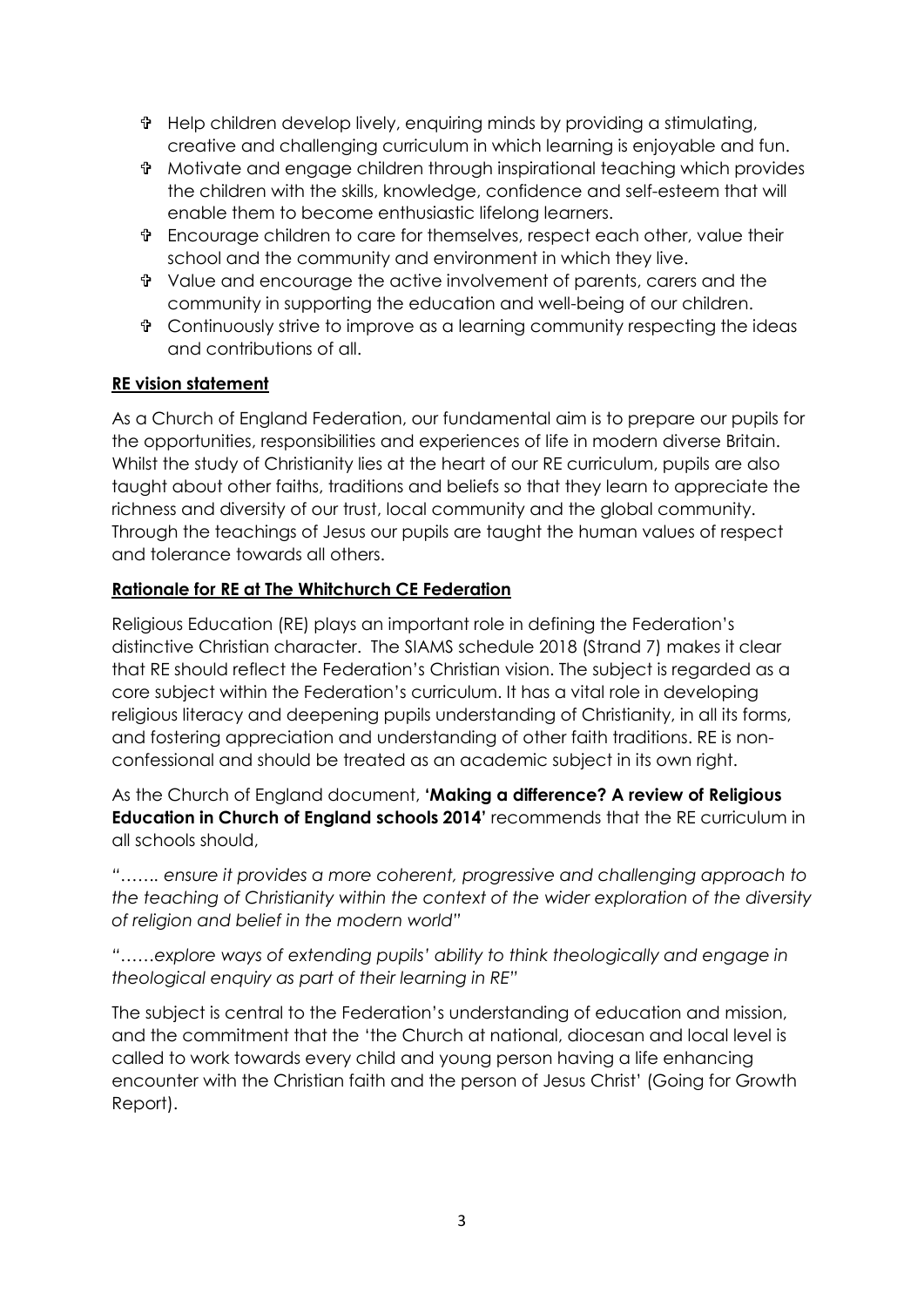# **RE Statement of Entitlement**

RE teaching at The Whitchurch CE Federation is in line with the recommendations of the Statement of Entitlement for Church Schools, published by the Church of England Education Office (Feb 2019), see link below:

## [http://smartfile.s3.amazonaws.com/d57a4d93b010f2ac6f24bc8cee2d789e/uploads/](http://smartfile.s3.amazonaws.com/d57a4d93b010f2ac6f24bc8cee2d789e/uploads/2019/02/NEW-RE-Statement-of-Entitlement-for-Church-schools.pdf) [2019/02/NEW-RE-Statement-of-Entitlement-for-Church-schools.pdf](http://smartfile.s3.amazonaws.com/d57a4d93b010f2ac6f24bc8cee2d789e/uploads/2019/02/NEW-RE-Statement-of-Entitlement-for-Church-schools.pdf)

Christianity will, therefore, be at least 50% of RE curriculum time. The teaching of Christianity is core to the teaching of RE in this Church of England Federation. However, as a Church Federation we have a duty to foster an accurate and increasing understanding of world religions and worldviews. As a result, pupils will gain greater insight into the world in which they are growing up. They will also learn to appreciate the faith of others and develop a deeper understanding of their own ideas and beliefs. These outcomes must contribute to harmonious relationships within and between communities, promoting social inclusion and combating prejudice and discrimination.

## **The RE curriculum**

RE teaching also follows the legal requirements of the **Education Reform Act (1988),** which places RE as part of the basic curriculum; a statutory subject which is an entitlement for all pupils. The Federation bases its RE provision on the Shropshire Locally Agreed Syllabus. In addition, the Federation uses the Lichfield Diocese RE Guidance exemplar units, Understanding Christianity resource and other appropriate materials to enhance teaching and learning.

At least 5% (closer to 10%) of curriculum time will be dedicated to meeting explicitly RE objectives, although the subject may be taught across the curriculum when appropriate. Within this teaching allocation at least 50% of subject content will be allocated to an exploration of the Christian faith, and the concepts, beliefs, teachings and practices that lie at its heart.

# **The aims of Religious Education in our Federation are:**

- To help pupils to know about and understand Christianity as a living world faith through the exploration of core theological concepts using an approach that critically engages with text.
- To help pupils consider the impact and connection that Christianity has on Britain's cultural heritage and the lives of people worldwide.
- To enable all pupils to develop knowledge and understanding of other major world religions and world views and their impact on society and culture.
- To give pupils a safe space to critically reflect on their own religious, spiritual and/or philosophical convictions.
- To help pupils to develop knowledge and skills in making sense of religious texts and teachings and understanding their impact on the lives of believers.
- To develop pupils' abilities to connect, critically reflect upon, evaluate and apply their learning to their own growing understanding of religion and belief, of themselves, the world and human experience.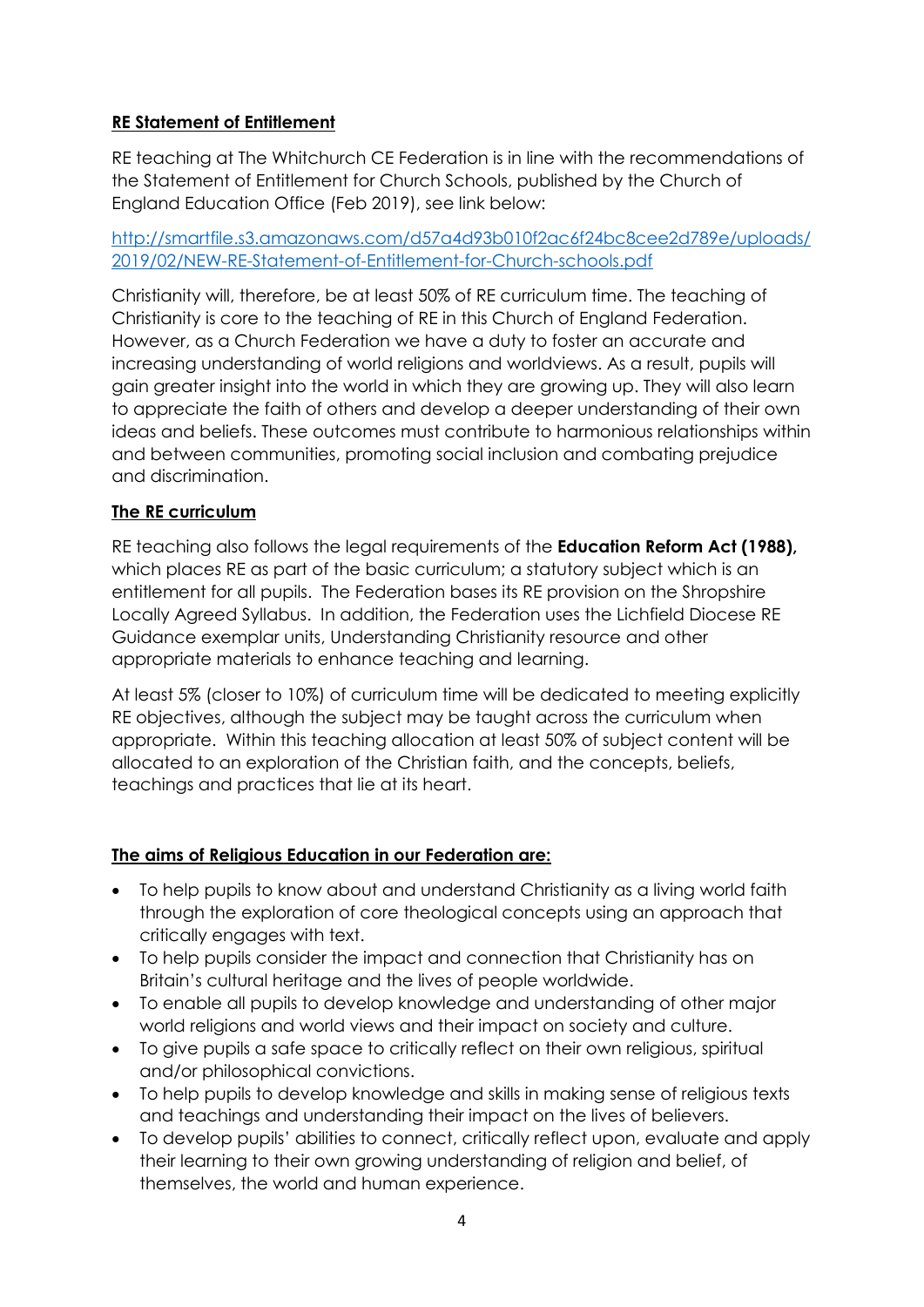- To develop an understanding of religious faith as the search for and expression of truth, and so to consider important human questions, values and concerns.
- To nurture understanding, respect and open-mindedness and inspire lifelong engagement with the study of religions and beliefs.

## **The outcomes for pupils at the end of their time in our Federation are that they are able to:**

- Compare and contrast the key beliefs and practices of the religions studied and show how they are connected to believers' lives
- Describe different aspects of belonging to a religion symbol, story, festival, belief, faith in action, ritual, worship
- Express religious beliefs and ideas with the appropriate language, vocabulary and terminology and describe what they mean
- Ask questions sensitively about the lives of believers and suggest appropriate answers
- $\bullet$  Reflect on the decisions people make including believers and suggest possible outcomes
- Compare their own experience and identity with others including believers
- Reflect and empathise with the big questions of life, suggesting some answers / insights
- Be confident to explore their own spirituality and search for truth
- Value the religious journey of faith
- Develop pupils' ability to interpret and appreciate religious imagery and expression

## **Spiritual, moral, social and cultural development (SMSC)**

In addition, the subject contributes to other areas of education and human experience and plays an important part of the wider programme of spiritual, moral, social and cultural (SMSC) development.

| Spiritual     | Widening pupils' vision of themselves and their own experience,<br>within the context of a growing awareness and understanding of<br>God. |  |
|---------------|-------------------------------------------------------------------------------------------------------------------------------------------|--|
| Moral         | helping each pupil develop their own informed values                                                                                      |  |
| <b>Social</b> | helping pupils understand some major forces shaping the values of                                                                         |  |
|               | our society                                                                                                                               |  |
| Cultural      | aiding pupils in exploring aspects of their own cultural heritage, and<br>developing positive attitudes towards diversity.                |  |

Additional links will be found across the curriculum especially with **Personal, Social and Health Education (PSHE), Relationships and Sex Education** and **British values**. RE can also make a positive contribution to enhancing creativity and enjoyment and ensure the well-being of all pupils.

## **Right to Withdraw**

At The Whitchurch CE Federation, we wish to be an inclusive community but recognise that parents have the legal right to withdraw their children from religious education or collective worship. Parents wishing to exercise this right are asked to write to the Head of School who will then invite the parents into the academies to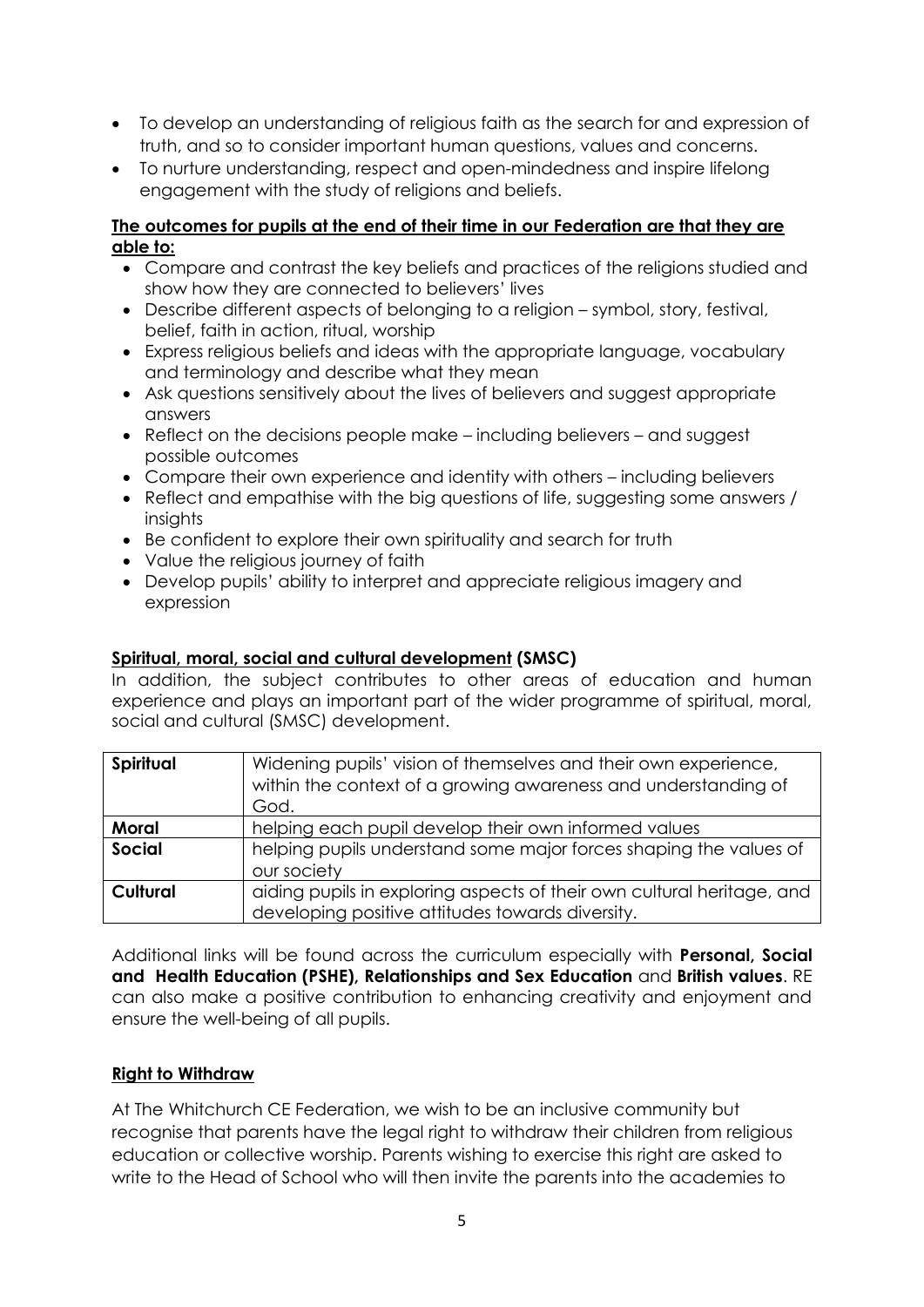discuss their concerns, clarify the nature of the RE and worship provided by the academy and set out the options open to the parents as set out in education law. However, the right of withdrawal does not extend to other areas of the curriculum when, as may happen on occasion, spontaneous questions on religious matters are raised by pupils or there are issues related to religion that arise in other subjects. Where a pupil is withdrawn from RE and do not take part in alternative religious education they will be supervised by an appropriate member of staff whilst doing work set by their parents which will seek to further their knowledge and understanding of their parent's beliefs and values.

## **The management of RE**

RE is given equal status to other core subjects in staffing, responsibility and resourcing. Pupil achievement in RE should equal or be better than comparable subjects. Teachers should share effective practice locally and regionally and engage in professional development (SIAMS 2018).

As a Church Federation we recognise that it should be a priority to build up staff expertise in RE.

The RE subject leader is responsible for:

- producing a scheme of work for the Federation
- supporting colleagues in the detailed planning and delivery of RE provision
- ensuring Religious Education has status within the Federation
- keeping in touch with subject developments and disseminating information as appropriate
- auditing and recording current resources, supplementing resource provision when money is available and disseminating this information to staff
- undertaking personal development and subject training and ensuring provision for staff INSET
- monitoring RE provision, practice and outcomes
- ensuring rigorous systems of assessment are in place (SIAMS 2018) and are in line with the Local Agreed Syllabus
- creating the RE Development Plan and ensuring its regular review
- accountability for RE standards in the Federation
- meet with member of the Diocesan RE advisory team when possible

## **Current RE Practice and Principles**

- The long term plan for RE is based on the Lichfield Diocese RE Guidance suggested model in order to provide a spiral curriculum in which pupils constantly revisit key concepts and build upon prior learning.
- RE is taught by class teachers.
- RE lessons are planned taking into account the needs of all pupils, including SEN and more able pupils.
- In the Early Years Foundation Stage, RE forms a valuable part of the educational experience of children throughout the key stage. During the foundation stage, children may begin to explore the world of religion in terms of special people, books, times, places and objects and by visiting places of worship. They listen to and talk about stories. They may be introduced to religious words and use their senses in exploring religions and beliefs, practices and forms of expression. They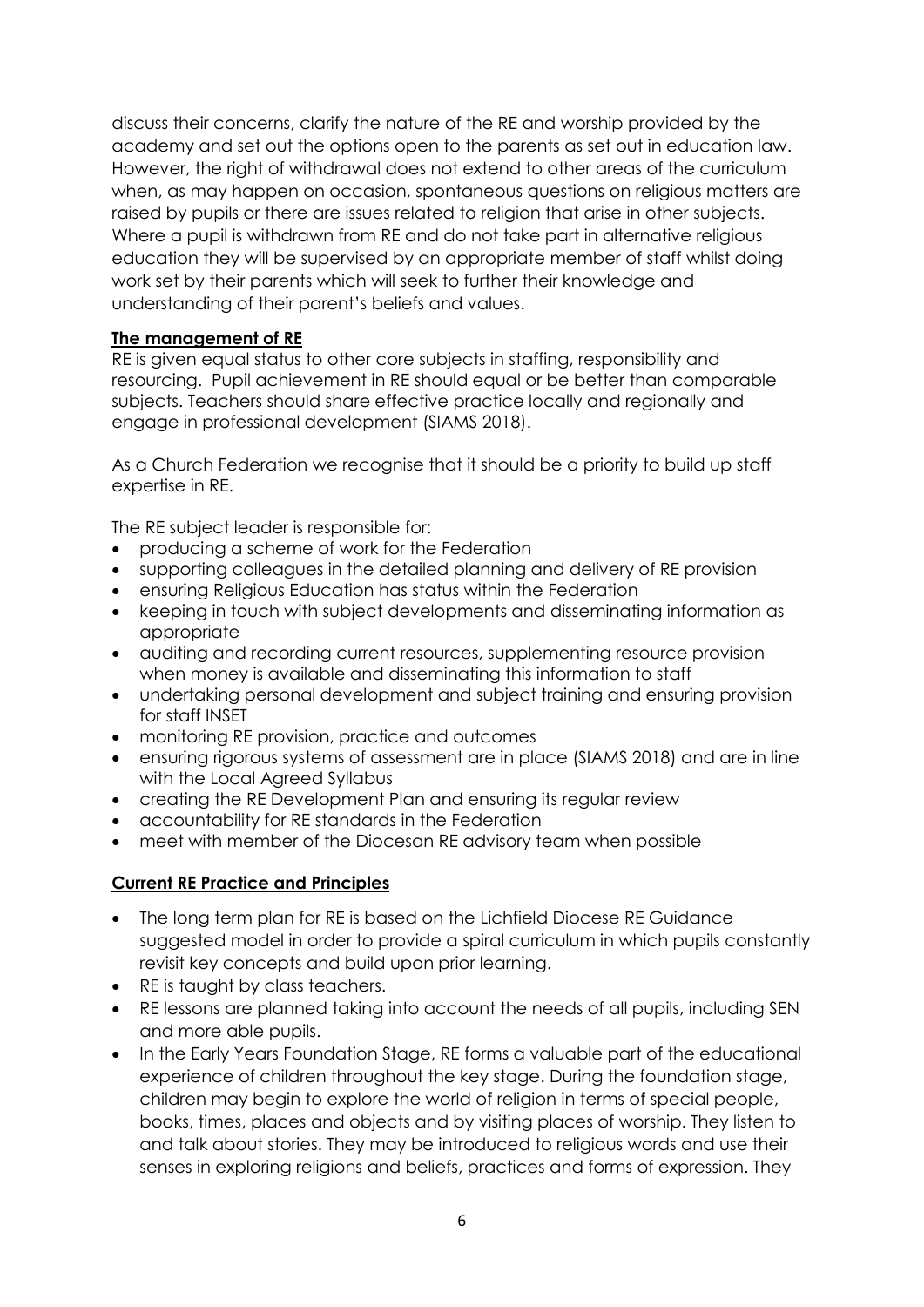reflect on their own feelings and experiences. They use their imagination and curiosity to develop their appreciation and wonder of the world in which they live. Foundation Stage 2 use the Understanding Christianity resource and Lichfield Diocese RE Guidance exemplar additional units for the Early Years Foundation Stage.

- In EYFS pupils will complete a range of tasks in class and teachers will record children's observations and responses. The class learning journey will be shared in a floor book. Teachers will provide feedback to children throughout their learning journey to support their ongoing development.
- As a Church Federation at least 50% of teaching is Christianity. In EYFS and Key Stage 1, Christianity and at least one other focus religion is taught. In Key Stage 2 Christianity and at least two other religions are taught.
- At The Whitchurch CE Federation, we believe that Religious Education should be an exciting subject across all phases and so we employ a variety of teaching methods including art, drama, discussion, use of ICT, exploring artefacts, foods, pictures, photographs, visiting places of worship and listening to people from different faith groups. Learning is recorded not only through a range of writing e.g. letters, diaries and recounts, stories, notes, information and explanation writing but also through pictures and artwork, photographs of drama or notes following class discussions.
- Key Stage 1 and 2 pupils have individual work books for RE.
- Pupils are assessed on their prior knowledge at the beginning of a new unit of work using a 'knowledge harvest'. They are then re-assessed after they have completed the unit using the Salisbury Diocese assessment approach. Pupils are judged as emerging, expected or exceeding.
- The quality of RE teaching and learning is monitored and evaluated through Performance Management, lesson observations, pupil voice interviews and 'book looks'.

# **Assessment, Recording and Reporting**

At The Whitchurch CE Federation, we assess pupil's knowledge and understanding of core concepts in religions and belief. In addition, we assess pupil's development of a range of investigative and evaluative skills, including analysis, interpretation and reflection.

## **Short-term assessment**

Day-to-day assessment for learning includes questioning, formative feedback/response, more in-depth marking which moves learning on in RE. For those pupils who do not show secure learning, teaching is adapted in order to present the material in a new way that will encourage the expected attainment or better - thus ensuring progression in understanding key concept for as many pupils as possible.

## **Half termly/end of unit assessment**

At the end of a unit a teacher judgement is made against success criteria based on knowledge and understanding of a core concept and skills development, using the Salisbury Diocese assessment approach. Pupils are judged as emerging, expected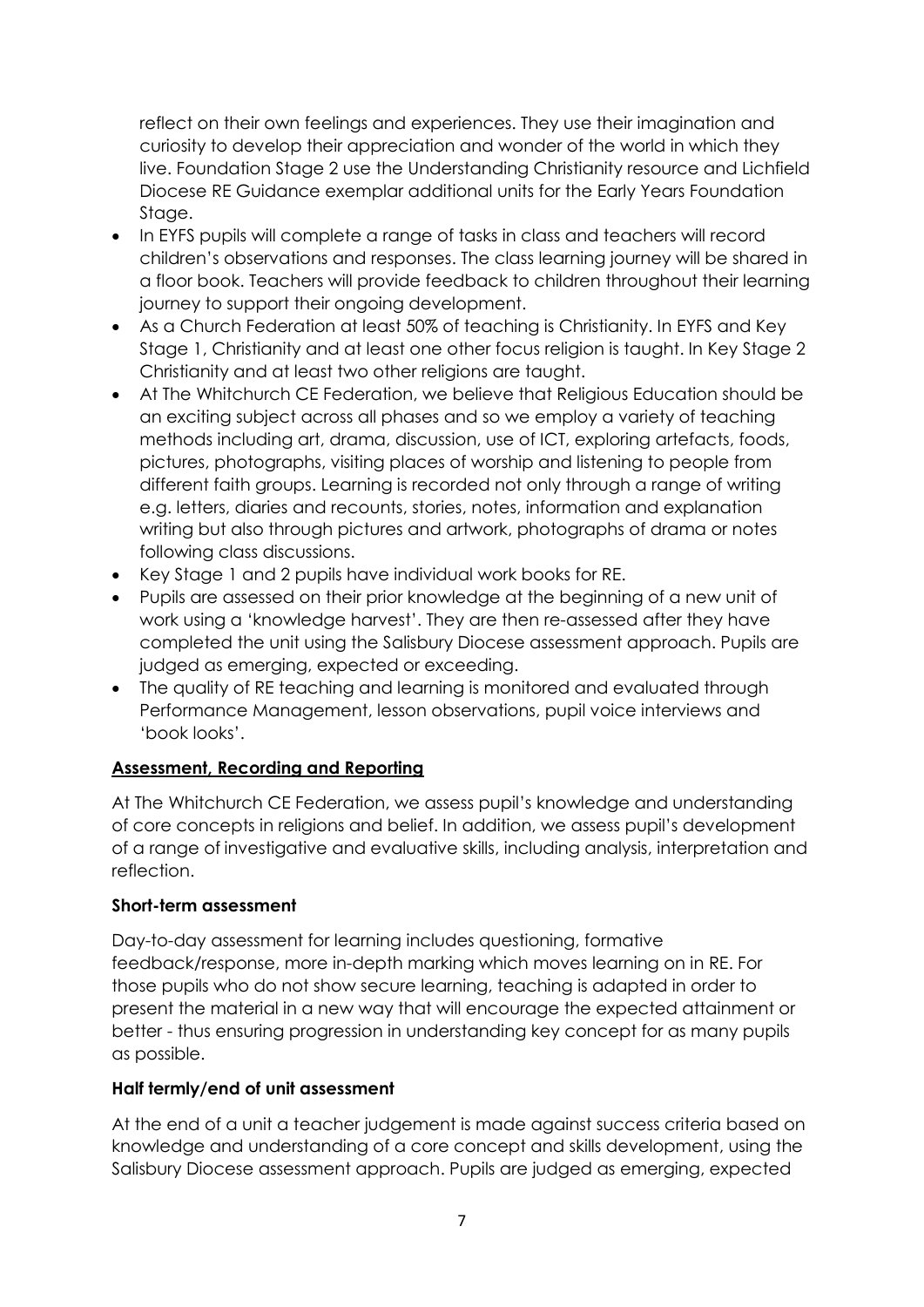or exceeding. Individual pupil assessments are then added to the Federation's DC Pro pupil progress tracking system.

## **End of year assessment and reporting**

Individual pupil progress in RE is tracked over the year using the Federation's DC Pro tracking system. A final teacher judgement is made based on this overview of assessments carried out throughout the year. Parents receive feedback on pupil's achievements, progress and attainment in RE in the pupil's annual school report.

## **Equal Opportunities**

All children are given access to the same learning opportunities. Account is taken of children with special educational needs through differentiation of task and outcome and a planned balance of class teaching and group work and providing resources of different complexity. All pupils should be able to feel secure in their study of Religious Education whatever the religious or non-religious tradition of their home.

This policy will be reviewed every 3 years.

Appendix 1: An Example of the medium term/end of unit assessment approach used for RE.